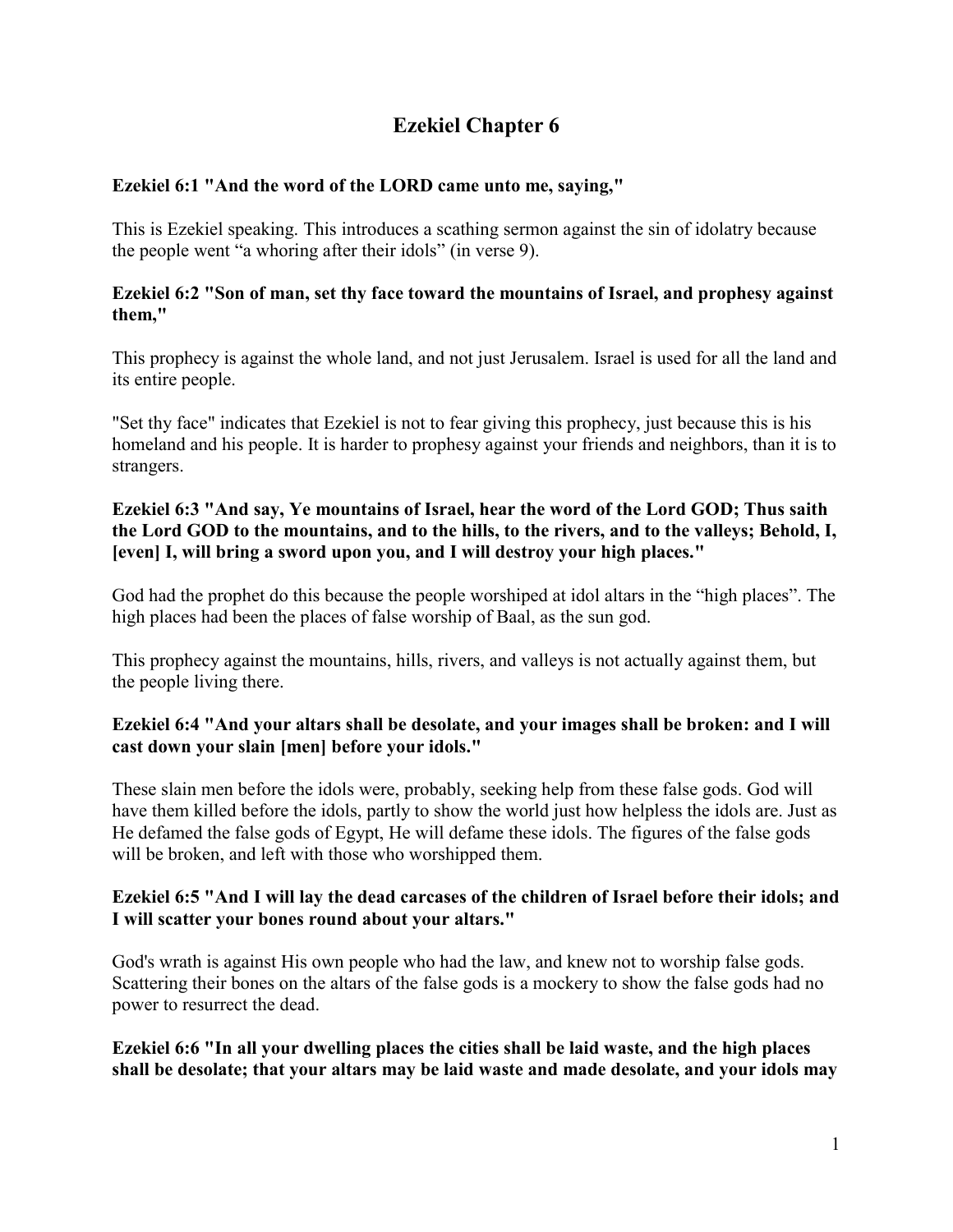#### **be broken and cease, and your images may be cut down, and your works may be abolished."**

This speaks of total destruction from the very angry God. To destroy the idols and the high places is an attack against the false gods themselves, but the destruction of their homes, and even their own physical bodies, is an attack upon the people themselves. It is as if God is saying, "I will fix it to where you will never be able to worship false gods again".

#### **Ezekiel 6:7 "And the slain shall fall in the midst of you, and ye shall know that I [am] the LORD."**

This statement: "ye shall know that I am the Lord" appears in this chapter in verses 10, 13, 14 and 60 times elsewhere in the book. It shows that the essential reason for judgment is the violation of the character of God.

This is repeatedly acknowledged (in Lev. 18-26), where the motive for all obedience to God's law is the fact that He is the Lord God.

Those who live through all of this will know beyond a doubt, that the LORD is God. Death will be on every side, but it will be apparent that God spoke judgment, and brought this death and destruction.

#### **Ezekiel 6:8 "Yet will I leave a remnant, that ye may have [some] that shall escape the sword among the nations, when ye shall be scattered through the countries."**

The mass of people was rejected, but grace and mercy were given to a godly group in the nation. There never has been nor ever will be a complete end to Israel. God always keeps a remnant of His people, so they can multiply again. This remnant will be scattered in captivity to foreign countries, mostly Babylon.

#### **Ezekiel 6:9 "And they that escape of you shall remember me among the nations whither they shall be carried captives, because I am broken with their whorish heart, which hath departed from me, and with their eyes, which go a whoring after their idols: and they shall loathe themselves for the evils which they have committed in all their abominations."**

Suddenly this remnant that is taken captive and taken to foreign lands will repent of their sins and remember God. It is their hearts that God has judged and found unfaithful. We have spoken before; that we are what is in our heart.

The sin came as most other sin. They looked with their eyes and lusted. Then they acted upon the sin after the desire had entered their hearts. Notice, the word "whoring". We remember they were thought of as God's wife. They have committed spiritual adultery by worshipping false gods. After they are captured, they hate themselves for the sins they have committed.

Abominations" are sins that are revolting in the sight of God.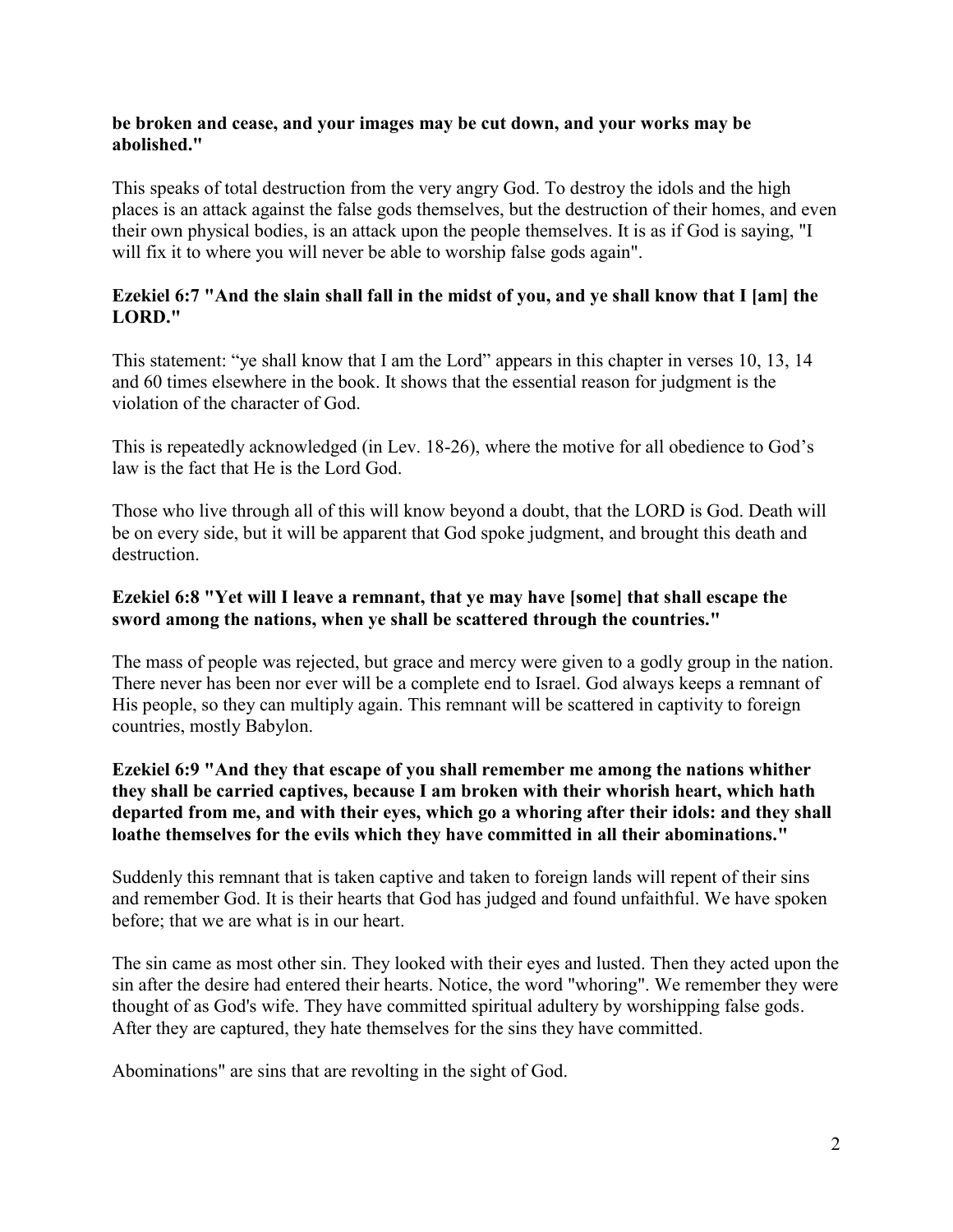#### **Ezekiel 6:10 "And they shall know that I [am] the LORD, [and that] I have not said in vain that I would do this evil unto them."**

This had not been an idle threat that God had made. What God says, He does. They sinned, after being warned. They deserve whatever punishment God sees fit to render.

#### **Ezekiel 6:11 "Thus saith the Lord GOD; Smite with thine hand, and stamp with thy foot, and say, Alas for all the evil abominations of the house of Israel! for they shall fall by the sword, by the famine, and by the pestilence."**

The smiting the hand and the stamping of the feet, would put an emphasis on how bad the woe is. People usually wring their hands when they are in terrible trouble. This is comparative to that.

The sword, famine, and pestilence come, because of their sins.

# **Ezekiel 6:12 "He that is far off shall die of the pestilence; and he that is near shall fall by the sword; and he that remaineth and is besieged shall die by the famine: thus will I accomplish my fury upon them."**

In another lesson in Ezekiel, and also in Jeremiah, we saw that the famine was no ordinary famine. It was so bad they ate their own children. The famine was so great that the food was weighed, giving each just enough to survive, and of course, some of them did not survive.

Since this punishment came from God, it did not matter whether they were far away, or near. God sent them their punishment for their sins. The sword was the quickest way to die.

# **Ezekiel 6:13 "Then shall ye know that I [am] the LORD, when their slain [men] shall be among their idols round about their altars, upon every high hill, in all the tops of the mountains, and under every green tree, and under every thick oak, the place where they did offer sweet savor to all their idols."**

The high places and grove worship were all worship of false gods. Much of the false worship was under trees, as well. The sweet smelling savor was reserved for God alone. To offer sweet savor to their idols, was to denounce God.

#### **Ezekiel 6:14 "So will I stretch out my hand upon them, and make the land desolate, yea, more desolate than the wilderness toward Diblath, in all their habitations: and they shall know that I [am] the LORD."**

The stretching out of God's hand brought judgment. So long as He did not reach out with His hand, they could have repented. Once the hand was extended, the judgment had begun.

This is the only mention of Diblath in the Bible. Diblath means a cake of figs. Israel is spoken of as the figs, or fig tree. This could have been used here to indicate the figs that had gone bad (Israel).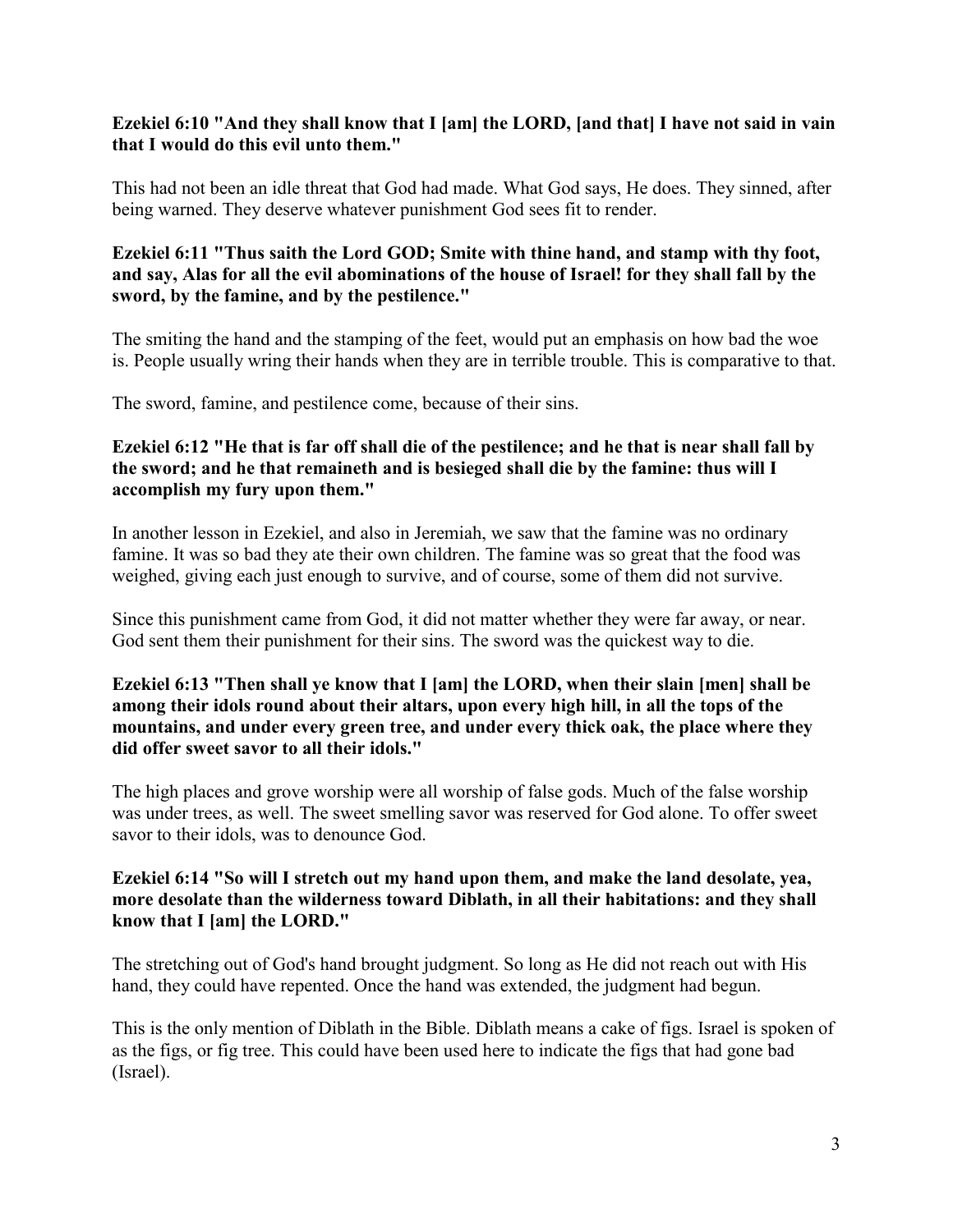The 24th chapter of Jeremiah speaks of those figs, meaning all of Israel. This desert is very much like Sodom, where there was total devastation. The reason for all of this is so they will know this judgment is from the One True God. He states in the last verse, I Am the LORD. There is no other.

# **Ezekiel Chapter 6 Questions**

- 1. What did God call Ezekiel in verse 2?
- 2. What did God tell Ezekiel to do?
- 3. Who is "me" in verse 1?
- 4. How do we know this is a continuation of chapter 5?
- 5. What message can we take from the statement "set thy face"?
- 6. What is this prophecy spoken against?
- 7. What was worshipped in the high places?
- 8. What happened to the altars and the images?
- 9. What had God done to the false gods of Egypt?
- 10. God lay the dead carcasses of the children of Israel before their  $\Box$
- 11. What will He do with their bones?
- 12. What will happen to their dwelling places?
- 13. What is verse 6 speaking of?
- 14. What message will those who survive receive strongly?
- 15. God always leaves a boot His people.
- 16. God describes their evil hearts as \_\_\_\_\_\_\_\_\_\_\_ hearts.
- 17. Where will the remnant live?
- 18. They have been committing \_\_\_\_\_\_\_\_\_\_\_\_\_\_\_\_\_\_\_\_\_\_\_\_\_ by worshipping false gods.
- 19. What are "abominations"?
- 20. Will God follow through on His threat to destroy them?